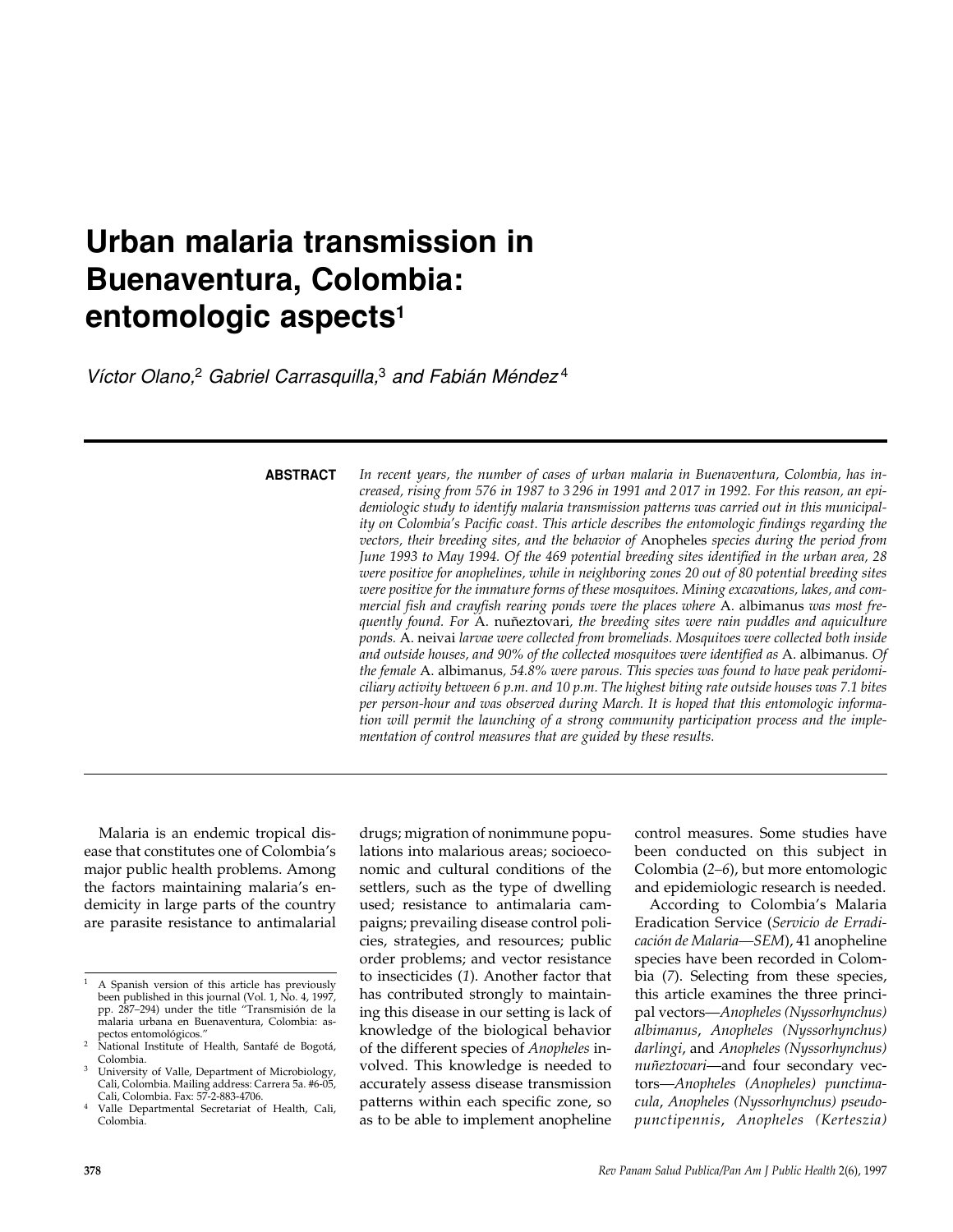*lepidotus*, and *Anopheles (Kerteszia) neivai* (*2*).

On the Pacific coast, 21 anopheline species have been identified (*2, 8–10*), of which the following have been recorded in the municipal seat of Buenaventura: *A. (N.) albimanus, A. (A.) punctimacula*, and *A. (K.) neivai* (*11, 12*). Of these, *A. (N.) albimanus* is considered the primary vector along the coast (*3, 13, 14*). Another species of the region that transmits malaria is *A. (N.) nuñeztovari* (*4, 10, 15*). In this vein, a report by Cristóbal Viveros (SEM, internal document; March 1993) on an entomologic evaluation carried out at 26 localities within the municipality of Buenaventura in the period 1987–1991 states that the species *A. albimanus, A. neivai*, and *A. nuñeztovari* were the ones maintaining active malaria transmission in the study areas.

In the recent past Buenaventura, the Colombian city with the largest port on the Pacific coast, recorded high numbers of malaria cases: 576 in 1987, 3 296 in 1991, and 2 017 in 1992 (*16*). For this reason, a project was launched to implement the primary care malaria control strategy in the urban area of Buenaventura. The strategy included case diagnosis and comprehensive care, taking into account the entomologic and epidemiologic aspects of the problem, the characteristics of the health services involved, and the population's knowledge, beliefs, and practices regarding malaria. The entomologic study reported here sought to identify the anopheline species acting as malaria vectors in the urban area of Buenaventura, and to delineate their relevant habits, biting rates, and types of breeding sites.

### **MATERIALS AND METHODS**

Buenaventura, located an average of seven meters above sea level, has an average temperature of 28  $\degree$ C and an average annual rainfall of 778.9 cm. The city has a land area of 6 078 km<sup>2</sup> and is located 142 km from the city of Cali (*17*). The study reported here was conducted between June 1993 and May 1994 in the urban area of Buenaventura and in the surrounding communities of Sitronella, Zacarías, Gamboa, La Jaci, La Gloria, and Variante Madroñal.

A comprehensive larval sweep was performed in Buenaventura and these surrounding areas to identify all potential natural and artificial anopheline breeding sites. The method used (recommended by WHO—*18*) entailed collecting 10 samples consisting of 250-cm3 ladlefuls of water from every square meter of water surface being surveyed. After collecting and labeling the larvae, these were stored in glass vials with 70% alcohol.

Two cycles of larvae collection were conducted in the urban Buenaventura area—the first in June and July 1993 and the second in December 1993 and January 1994. In the "rural" neighboring areas, one cycle was carried out in August and September 1993 in the six aforementioned communities; then, in December 1993 and January 1994, another cycle was carried out in those communities where breeding sites had been identified.

All the entomologic data obtained were entered into forms designed for this study. The collected specimens were processed in the laboratory according to the method developed by Forattini (*19*) and were identified using the keys of Suárez et al. (*20*) and Cova García (*21*).

Anopheline collection with human bait is the method most often employed for sampling adult mosquito populations, since it permits assessment of man-vector contact as well as of biting habits, density, rate of sporozoite infection, and mosquito parity (*22*). In our case, sampling locations were selected in various neighborhoods, in both Buenaventura and the surrounding areas, based on the number of registered malaria cases and the existence of nearby breeding sites. Two collectors were employed, one inside and one outside of dwellings.

The WHO-recommended methodology was used for making these human bait collections (*18*). The collected mosquitoes were put into plastic containers and divided into lots according to the time of collection; they were

then packaged, labeled, and transported to the laboratory for identification. The collections were made three times a week between 6 p.m. and midnight—except in October and November, when they were made between 6 p.m. and 6 a.m.

Also, a Shannon trap (*23*), using white light and a collector as bait, was operated between 6 p.m. and 10 p.m. for eight weeks; and a CDC light trap (obtained from the Centers for Disease Control and Prevention, Atlanta, Georgia) (*24*) was placed overnight (from 6 p.m. to 6 a.m.) at various sites to obtain samples of anopheline species present in the area. This latter trap was placed both inside and outside homes and close to breeding sites. The modified Mitchell trap (*25*), in which a calf was placed overnight (from 6 p.m. to 6 a.m.), was also used. The following day, the trapped mosquitoes were collected, packaged, and transported to the laboratory for identification.

In order to define the resting habits of anophelines (*23*), a search for these mosquitoes was carried out from 6 a.m. to 7 a.m. inside dwellings. To identify their natural resting sites, vegetation was inspected during the day.

Resting collections in animal shelters (*23*) were also made between 6 p.m. and 10 p.m., because of the significance of such collections for determining anopheline density, particularly that of *A. albimanus*. Although Buenaventura is not a livestockproducing region, a stable was found in the La Unión neighborhood of District (*comuna*) 12, relatively close to a site where adult mosquitoes had been collected with human bait. From July 1993 to April 1994 anophelines that were biting livestock at the stable or resting on stable walls were collected once a week.

In the laboratory, the collected and identified specimens were processed using an enzyme-linked immunosorbent assay (ELISA) to determine the extent of their infection with *Plasmodium* parasites. In addition, Detinova's technique (*26*) was used to dissect the ovaries of the *A. albimanus* collected with human bait for the purpose of determining their physiologic age.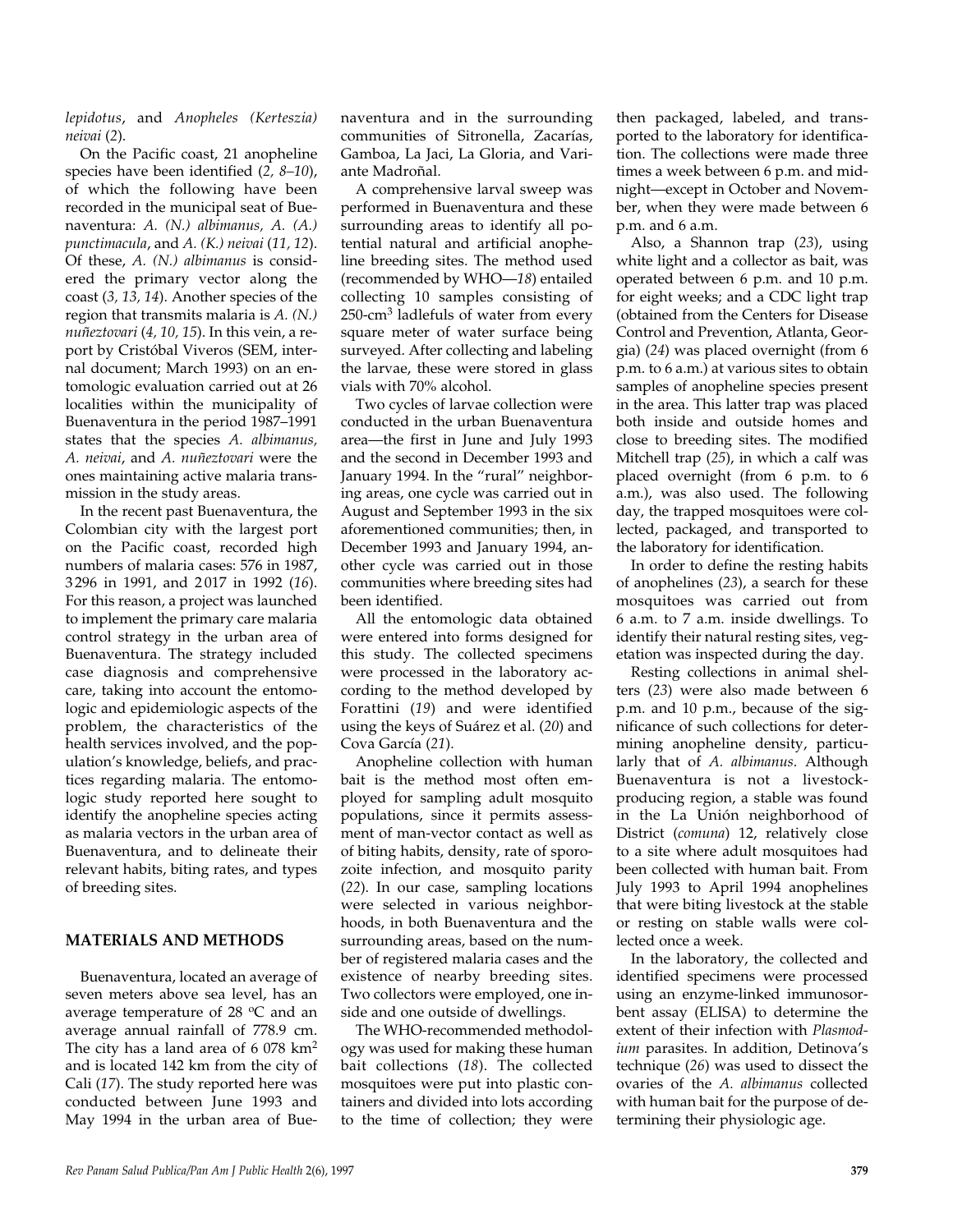Descriptive statistical methods were used to assess the distribution of the most common species and breeding places. Tables and graphs were also prepared using the Harvard Graphics program (*27*). To determine the relationship between mosquito density during the rainy season and the frequency of malaria cases in the urban area, Pearson's correlation coefficient (*28*) and the Stata 3.1 program were employed (*29*).

## **RESULTS**

#### **Breeding sites**

A total of 469 potential anopheline breeding sites were identified in the urban area of Buenaventura (Table 1), of which 28 (6%) contained immature forms of these mosquitoes. Twenty-six (93%) of the positive breeding sites were situated in Buenaventura's District 12, which also contained the greatest number of malaria cases. In the three "rural" areas where breeding sites were identified (Sitronella, Zacarías, and Gamboa), 20 of 80 suspected breeding sites were found to be positive (Figure 1). *A. albimanus* and *A. nuñeztovari* breeding sites were most frequently found in the areas of mining excavations, aquiculture ponds, and lagoons. *A. neivai* larvae

were found in one of 27 bromiliads examined. Table 2 shows the general location and species identities of the 1483 anopheline larvae collected.

Of the two sweeps directed at finding breeding sites in the urban area of Buenaventura (see Materials and Methods section), the first (in June 1993) found 17 breeding sites with mosquito larvae, while the second (in January 1994) detected 11 additional sites (Figure 1). Only six breeding sites found to contain larvae when first sampled also had larvae when sampled in the course of the second sweep. In contrast, all 11 of the "rural" breeding sites found to contain larvae on the first sweep were also found to contain larvae on the second; in addition, nine more positive "rural" breeding sites were found on the second sweep.

#### **Adult mosquito collections**

**Human bait collections.** Eight anopheline species were collected with human bait (Table 2). *A. albimanus* was found to be the most common species in the urban area, while *A. nuñeztovari* was found to be the most common in the "rural" zones. The same pattern was observed with respect to distribution of immature forms.

Regarding the monthly density of adult mosquitoes, *A. albimanus* was found to have a biting rate outside dwellings in urban Buenaventura that varied from 0 bites per person–hour in August 1993 to 7.1 in March 1994 (Figure 2). More specifically, the highest *A. albimanus* biting rates were recorded outside dwellings in the months of October and November 1993 (a rate of 2.5 bites per person– hour being recorded in October) and in the months of February, March, and April 1994 (the highest rate of 7.1 occurring in March). During the latter time period the biting rate for *A. nuñeztovari,* which like *A. albimanus* is exophagous, was 2.7 in the nearby rural area of Sitronella. This species' rate reached a peridomiciliary peak in July 1994 (see Figure 2). The remaining anopheline species had bite rates in urban Buenaventura that were lower than 0.6 bites per person–hour.

Figure 3 compares *A. albimanus* biting rates inside and outside dwellings at different hours of the day (from 6–7 p.m. to 11 p.m.–midnight). Like Figure 2, it indicates greater biting activity outside dwellings. It also shows that the highest levels of daily biting activity tended to occur around dusk.

Figure 4 shows information used to examine possible correlations between mosquito density (as reflected in monthly biting rates for a year) and Buenaventura rainfall (as reported by the Colombian Institute of Water,

**TABLE 1. The numbers of suspected anopheline breeding sites inspected and found positive in urban Buenaventura and neighboring communities, by type of site, in 1993 and 1994**

|                                     | Urban Buenaventura area<br>No. of breeding sites |                |           |                                    |                         | Neighboring communities <sup>a</sup><br>No. of breeding sites |          |                        |                          |                  |
|-------------------------------------|--------------------------------------------------|----------------|-----------|------------------------------------|-------------------------|---------------------------------------------------------------|----------|------------------------|--------------------------|------------------|
| Type of site                        |                                                  |                |           |                                    |                         |                                                               |          |                        |                          |                  |
|                                     | Total                                            | Positive       | Anopheles | Anopheles<br>albimanus nuñeztovari | <b>Both</b><br>speciesb | Total                                                         | Positive | Anopheles<br>albimanus | Anopheles<br>nuñeztovari | Both<br>speciesb |
| Excavations                         | 243                                              | 16             | 14        | 12                                 | 10                      | 12                                                            | 3        |                        |                          |                  |
| Fish ponds                          | 5                                                | 3              | 3         | C                                  | 2                       | 11                                                            | 8        | 4                      | 5                        |                  |
| Ravines and streams                 | 35                                               | 2              | ◠         |                                    |                         | 10                                                            |          |                        |                          |                  |
| Lagoons                             |                                                  | 3              | 3         | C                                  | 2                       | 5                                                             | 4        |                        | 4                        |                  |
| <b>Bromeliads</b>                   | 27                                               | 1 <sup>c</sup> |           |                                    |                         |                                                               |          |                        |                          |                  |
| Other (standing water, tires, etc.) | 156                                              | 3              | 3         |                                    |                         | 42                                                            | 4        |                        |                          |                  |
| Total                               | 469                                              | 28             | 25        | 16                                 | 14                      | 80                                                            | 20       | 5                      | 17                       |                  |

<sup>a</sup> Zacarías, Sitronella, and Gamboa.

<sup>b</sup> *A. albimanus* and *A. nuñeztovari.*

<sup>c</sup> *A. neivai.*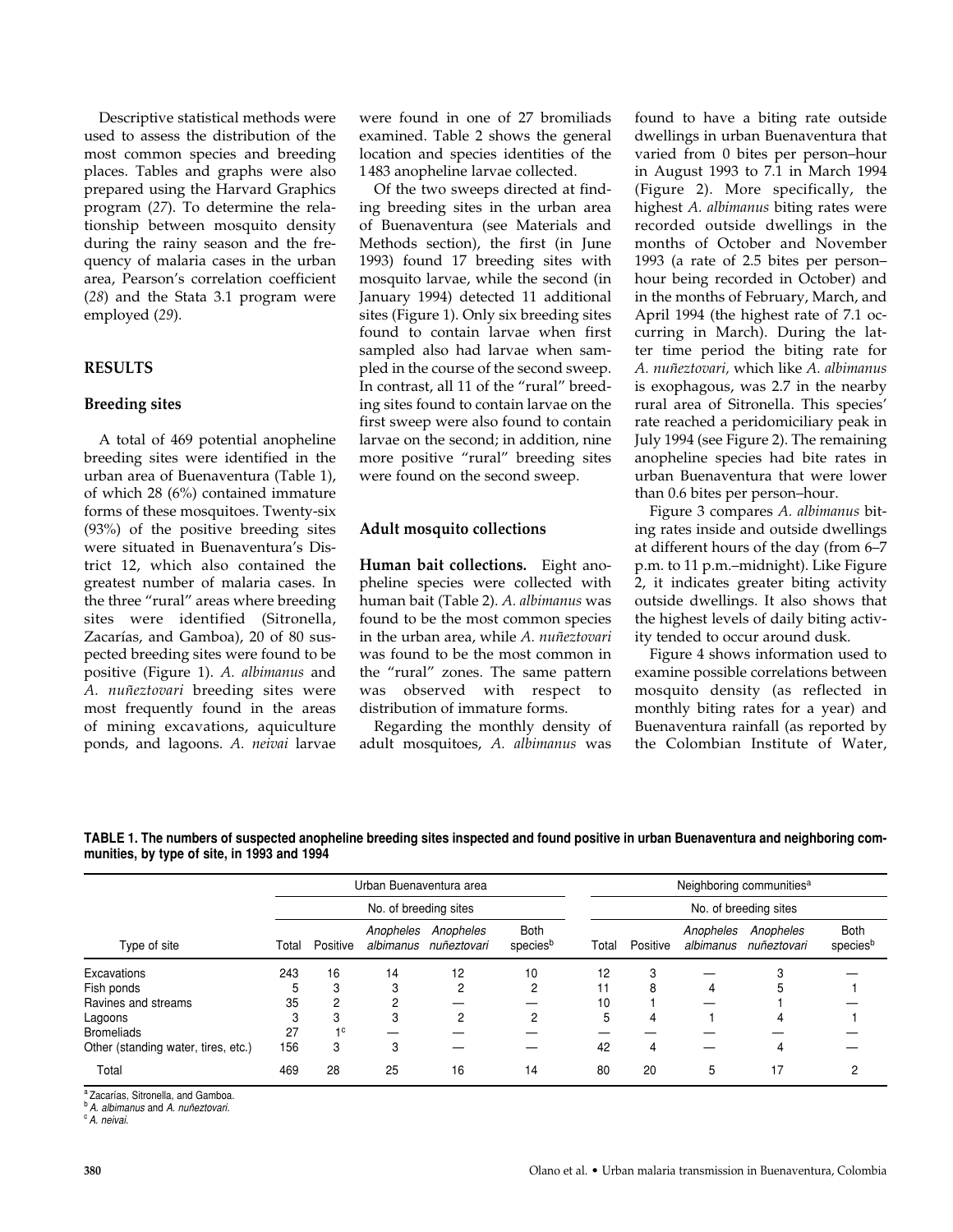



Meteorology, and Land Management—*Instituto Colombiano de Hidrología, Meteorología y Adecuación de Tierras—*personal communication, August 1994). No statistically significant correlation was found between rainfall in one month and the *A. albimanus* biting rate in the succeeding month when all the monthly June–May data were analyzed (*r* = −0.35; 95% CI: −0.80, 0.36). When only the June–December data were considered, a positive correlation was found (*r* = 0.87, 95% CI: 0.21, 0.99). However, following the same procedure for the January–May data yielded a negative correlation coefficient (*r* = –0.68) that was not statistically significant (95% CI: –0.98, 0.51). Despite this

lack of correlation, as Figure 4 shows, the maximum biting rates (recorded in October 1993 and March 1994) were found to occur one and 3 months, respectively, after a sharp increase in local rainfall.

In Gamboa, one of the three nearby "rural" areas with anopheline-positive breeding sites, 90% of the 80 mosquitos caught were *A. albimanus*, as in urban Buenaventura (see Table 2). The apparent reason is that Gamboa itself is relatively urban, resembling a Buenaventura neighborhood more than a rural village. In Zacarías, however, a substantial portion of the adult anopheline collection consisted of *A. neivai* (53%) and *A. nuñeztovari* (11%), with

*A. albimanus* accounting for only 19%. The high frequency of *A. neivai*, a forest-dwelling species (*15*), was apparently due to the abundance of bromeliads in Zacarías, the community farthest removed from the urban portion of Buenaventura and the one with the most rural character.

**Mosquito trapping.** No adult anophelines were caught in the light traps set out in Buenaventura during June and July 1993. However, the Shannon trap did capture anophelines (nine specimens of *A. albimanus* and two of *A. neivai*) in June–August 1993. In addition, the Mitchell trap cap-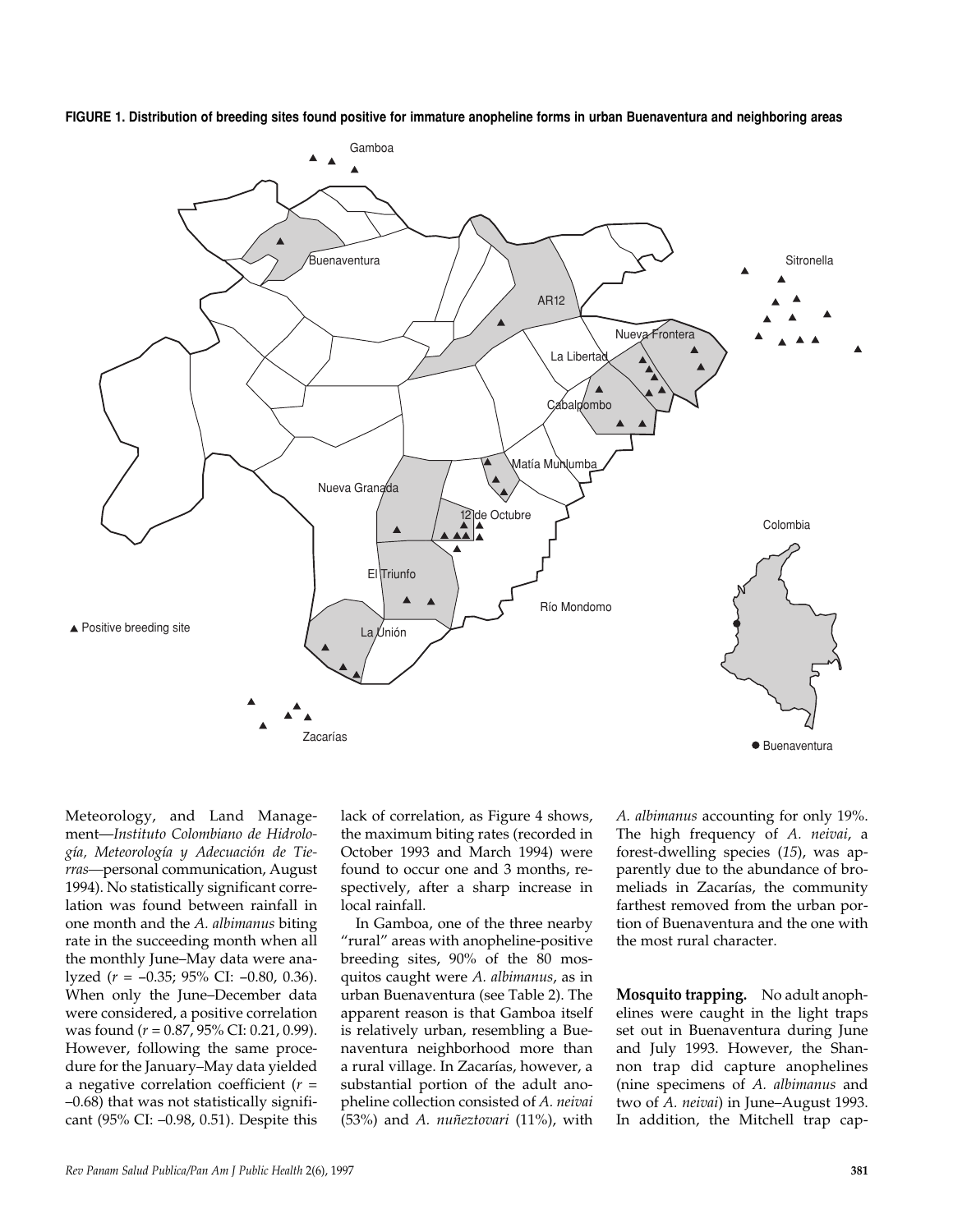| Species         |            |      | Neighboring communities |      |                |      |        |       |         |
|-----------------|------------|------|-------------------------|------|----------------|------|--------|-------|---------|
|                 | Urban area |      | Sitronella              |      | Zacarías       |      | Gamboa |       |         |
|                 | No.        | $\%$ | No.                     | $\%$ | No.            | $\%$ | No.    | $\%$  | Total   |
| Immature forms  |            |      |                         |      |                |      |        |       |         |
| A. albimanus    | 453        | 75.6 | 4                       | 0.7  | 80             | 55.9 | 200    | 100.0 | 737     |
| A. nuñeztovari  | 140        | 23.4 | 532                     | 98.4 | 63             | 44.1 | 0      |       | 735     |
| A. neivai       | 2          | 0.3  | 0                       |      | 0              |      |        |       | 2       |
| A. strodei      | 0          |      | 5                       | 0.9  | 0              |      | 0      |       | 5       |
| Anopheles spp.  | 4          | 0.7  | 0                       |      | 0              |      | 0      |       | 4       |
| Total           | 599        | 100  | 541                     | 100  | 143            | 100  | 200    | 100   | 1483    |
| Adult forms     |            |      |                         |      |                |      |        |       |         |
| A. albimanus    | 2066       | 90.0 | 36                      | 5.2  | 42             | 19.3 | 80     | 89.9  | 2 2 2 4 |
| A. nuñeztovari  | 56         | 2.4  | 547                     | 79.0 | 23             | 10.6 | 0      |       | 626     |
| A. neivai       | 132        | 5.7  | 48                      | 6.9  | 116            | 53.2 | 6      | 6.7   | 302     |
| A. rangeli      | 12         | 0.5  | 20                      | 2.9  | 19             | 8.7  | 0      |       | 51      |
| A. evansae      | 0          |      | 10                      | 1.4  | $\overline{c}$ | 0.9  | 0      |       | 12      |
| A. aquasalis    | 9          | 0.5  | 0                       |      | 0              |      |        |       | 9       |
| A. triannulatus | 4          | 0.4  |                         |      | 0              |      |        |       |         |
| A. apicimacula  | 0          |      | 0                       |      | 4              | 1.8  | 0      |       | 4       |
| Anopheles spp.  | 17         | 0.7  | 32                      | 4.6  | 12             | 5.5  | 3      | 3.4   | 64      |
| Total           | 2 2 9 6    | 100  | 693                     | 100  | 218            | 100  | 89     | 100   | 3 2 9 6 |

**TABLE 2. Adult and immature forms of anophelines captured in urban Buenaventura and neighboring communities, by species**

tured five specimens of *A. neivai* in November–December 1993.

**Indoor and outdoor resting collections.** Thirty-six hours spent attempting to collect resting mosquitoes in October 1993 did not succeed in capturing any anophelines inside houses, in natural shelters, or in stables. However, animal shelter collection efforts succeeded in capturing *A. albimanus* (137 specimens), *A. neivai* (two specimens), and *A. nuñeztovari*

(one specimen). The greatest number of *A. albimanus* females collected in one night was 29.

**Mosquito parity.** The ovaries of 104 collected *A. albimanus* females were examined microscopically. Of the 104, 43 (41.3%) were found to be nulliparous, 49 (47.1%) had one previous oviposition, and 8 (7.7%) had two. The parity of the remaining four females could not be determined.

**Malaria cases and biting rates.** During the observation period, no statistically significant correlation was found between the malaria cases occurring in a given month and the biting rate recorded the preceding month (*r* = –0.36; 95% CI: –0.79, 0.31) (Figure 5).

#### **DISCUSSION**

As Quiñones et al. (*5*) have previously observed in other Pacific coastal areas of Colombia, our study found *A. albimanus* in a wide variety of

**FIGURE 2. Monthly biting activity found through human bait collections inside and outside dwellings for** *Anopheles albimanus* **in urban Buenaventura (left) and for** *Anopheles nuñeztovari* **in the neighboring community of Sitronella (right)**

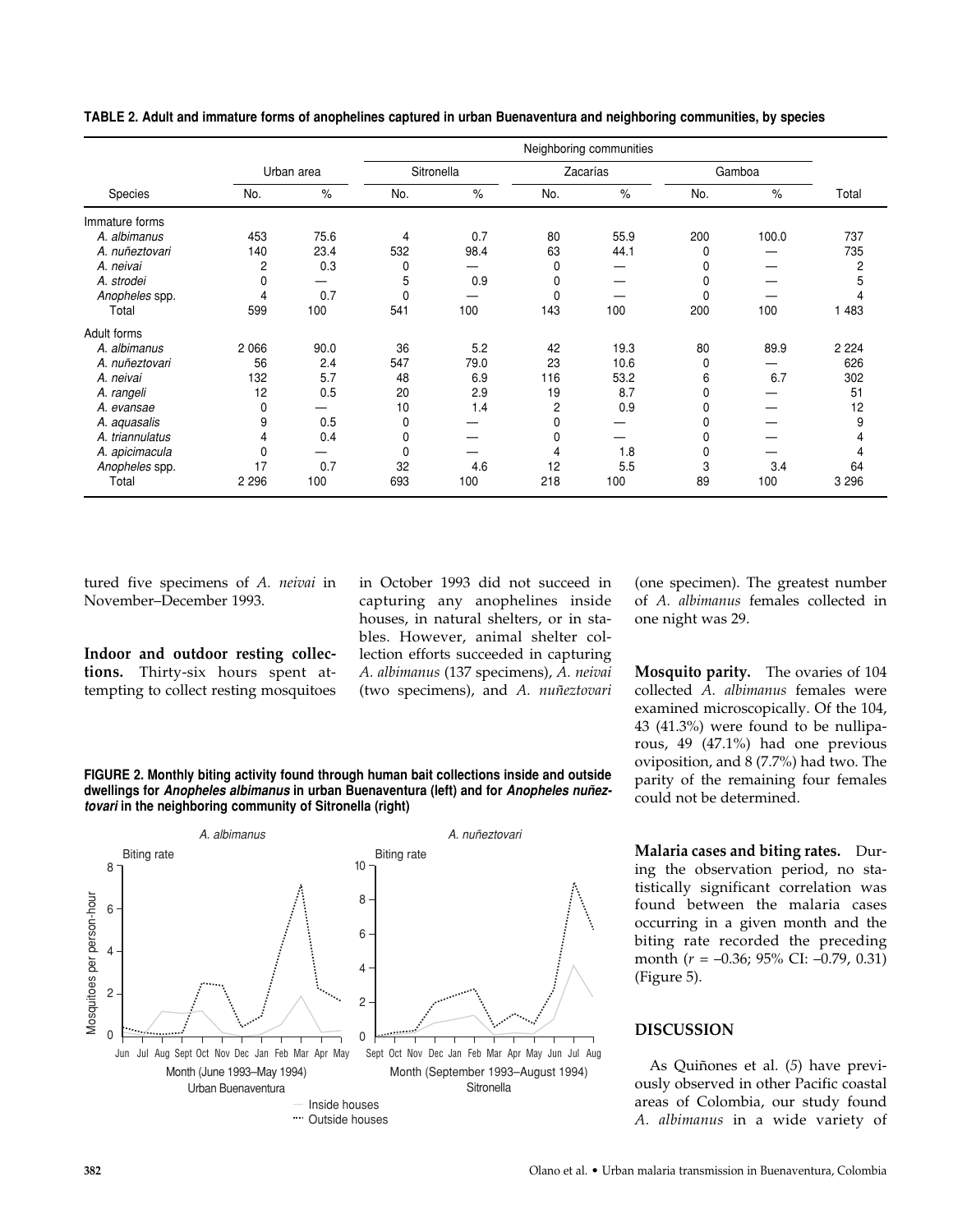



**FIGURE 4. Fluctuations in** *Anopheles albimanus* **biting activity (intradomiciliary and peridomiciliary data combined) compared to monthly rainfall data for urban Buenaventura from June 1993 through May 1994**

5 4

3 2

Mosquitoes per person-hour

Mosquitoes per person-hour

1  $\Omega$  **FIGURE 5. Fluctuations in** *Anopheles albimanus* **biting activity (intradomiciliary and peridomiciliary data combined) compared to monthly malaria cases recorded in urban Buenaventura from June 1993 through May 1994**





breeding places—including excavations, aquiculture ponds, lagoons, and puddles of standing rainwater. Another noteworthy finding was the presence of *A. neivai* in bromeliads, its usual breeding habitat. Other authors (*4*) have previously reported similar findings from the municipality of Charambira, Chocó, Colombia, where *A. neivai* was found in bromeliads and was reported as a local malaria vector.

Potential anopheline breeding sites were also identified in six communities neighboring Buenaventura, but mosquitoes were only detected in Sitronella, Zacarías, and Gamboa. Standing rainwater and ponds for raising fish and/or crayfish provided the potential breeding sites where *A. nuñeztovari* larvae were most often detected, and these ponds were the sites that contained the greatest larval density per square meter of surface area. Similar results have been reported from other malarious areas (*30*), where ponds designed to raise fish commercially have been found to serve as active breeding sites. These findings should be borne in mind by public health authorities when preparing control measures.

The fact that many of the active mosquito breeding sites found ap-

peared persistent indicates that a permanent entomologic surveillance system should be established under the control program to detect new mosquito breeding sites. It is also necessary to plan interventions with active community participation, keeping in mind the breeding sites' relevant features.

We found that the biting rates of *A. albimanus* increased after peak rainfall, a finding similar to those of other researchers cited by Frederickson (*22*). In Buenaventura, this species had an exophagous tendency, which also corresponds to results reported in other published studies (*5, 31*). The only apparent exception to this exophagous pattern in our study came in August and September, when there was little outside biting and relatively high biting rates inside dwellings. This unusual pattern was probably due to heavy rainfall during some of the collection days in August, as well as noncompletion of planned nocturnal collection activities in September.

Regarding peak periods of daily biting activity (see Figure 3), we found that peak peridomiciliary activity occurred between 6 p.m. and 9 p.m. and followed a downward trend until midnight. A similar pattern has been noted in El Salvador (*32*), and other re-

searchers have reported activity peaks before midnight in Central America and the Caribbean (*22*). In contrast to the results of this study, however, Quiñones et al. (*5*) reported a variable biting pattern in Colombia between 6 p.m. and 11 p.m., both inside and outside dwellings.

The aforementioned collecting of adult anophelines done in October and November 1993 took place between 6 p.m. and 6 a.m. inside dwellings (intradomiciliary collections) and at two times, from 6 p.m. to midnight and from 5 a.m. to 6 a.m., around dwellings (peridomiciliary collections), following the methodology suggested by Elliot (*33*). The intradomiciliary data indicated that a second peak of biting activity occurred between midnight and 1 a.m., a pattern noted elsewhere by other researchers (*22*). Between 5 a.m. and 6 a.m. there was again found to be more peridomiciliary than intradomiciliary biting activity, a finding similar to that of Rivera and López (*34*) in Nicaragua, who found *A. albimanus* to exhibit peak biting activity in this period. Overall, the results obtained lead to the conclusion that *A. albimanus* exhibits primarily exophagous behavior that is most intense in the first hours of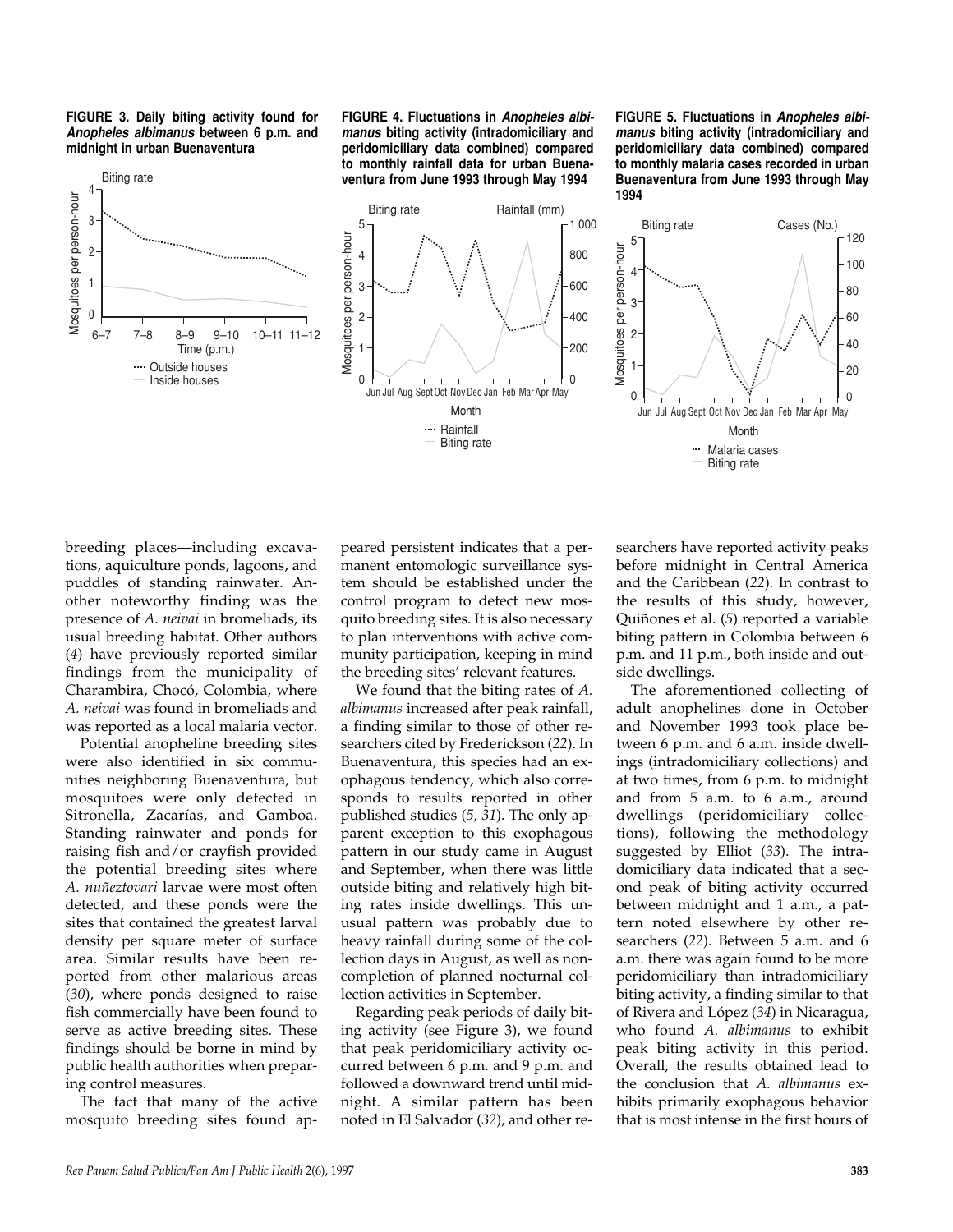the night, a point that needs to be considered when carrying out malaria prevention activities. Regarding the physiologic age of *A. albimanus* in the study area, our parity data indicate that a very young population is currently being subjected to pressure by insecticide spraying.

In Sitronella, 79% of the adult anopheline mosquitoes collected were *A. nuñeztovari*. This mosquito, considered the principal malaria vector in Colombia, is known to have either of two basic biting patterns. The first is typical of an exophagous zoophilic species that bites at dusk, while the second is characteristic of an intradomiciliary anthropophilic species that bites late at night. The latter pattern, which has been observed in northern Colombia and western Venezuela (*35*), is the one associated with transmission of the malaria parasite to man. However, Tadei and Correia in Manaus, Brazil (*36*), found that the *A. nuñeztovari* there exhibited both exophilic and anthropophilic tendencies, and that their biting activity reached its peak at sundown, primarily between 6 p.m. and 7 p.m. Similar results have also been reported from Suriname (*37*). Our findings in Buenaventura follow this latter pattern reported by Tadei and Correia, in which *A. nuñeztovari* exhibits mainly peridomiciliary biting habits together with peak biting activity early in the evening.

Resting collections in animal shelters, i.e. corrals or stables, indicated a relatively low density of *A. albimanus* in such shelters. These findings contrast with those in other areas where in only two hours (6 p.m. to 8 p.m.) over 1 000 specimens of that species could be collected (V. Olano, unpublished data). The fact that beef cattle are not present in the study area makes the species have generally anthropophilic habits, and it is possible that this influences malaria transmission in Buenaventura. In addition, the fact that we did not find adult mosquitoes at rest in natural vegetation affirms the difficulty of using this technique as a sampling method. Other researchers have reported similar results (*22*).

No statistically significant correlation was found between the biting rate for a given month and the number of malaria cases in the urban area of Buenaventura. Other researchers (*38*) have pointed out that the increase in the number of mosquitoes after the rainy period may reduce the proportion of infected anophelines, which in turn could reduce the rate of malaria transmission.

In general, it should be noted that comprehensive vector control and entomologic surveillance activities include not only the destruction of breeding sites, but also physical and biologic vector control, dissemination of information, and education of the community. Within this context, the

information gathered by this study on anophelines' hematophagous habits, biting rates, and vector behavior in the Buenaventura area has permitted design of a malaria control intervention in Buenaventura that has also taken into account the knowledge, attitudes, beliefs, and practices of the population, as well as the risk factors associated with malaria.

**Acknowledgments.** We wish to thank the WHO Special Programme for Research and Training in Tropical Diseases and the Foundation for Higher Education (*Fundación para la Educación Superior—*FES) of Cali, Colombia, for financing this project. We also extend our thanks to the National Institute of Health of Colombia; the Special Administrative Unit for Direct Campaigns (*Unidad Administrativa Especial de Campañas Directas)*, especially the officials and technical staff of the Buenaventura headquarters; the Departmental Secretariat of Health of the Cauca Valley; and the Institute of Health of the Pacific (*Instituto de Salud del Pacífico—*INSALPA) for the technical and logistical support they provided during performance of the study. Finally, we are grateful to the people and municipal authorities of the 9th, 10th, 11th, and 12th districts of Buenaventura and those of the villages of Zacarías, Sitronella, and Gamboa for their support and collaboration.

#### **REFERENCES**

- 1. González G. *Memorias Seminario Taller Malaria: descentalización y control*. Medellín: Servicio Seccional de Salud de Antioquia; 1991.
- 2. Herrera S, Suárez MF, Sánchez GI. Uso de la técnica inmuno-radiométrica (IRMA) en *Anopheles* de Colombia para la identificación de esporozoitos de *Plasmodium*. *Colomb Med*  $1987.18.2-6$
- 3. Quiñones ML, Suárez MF, Rodríguez A, Fleming G, Galvis LE. Comportamiento de *Anopheles (Kerteszia) lepidotus* Zavortink 1973 y su incriminación como posible vector de la malaria en el departamento del Tolima, Colombia. *Biomedica* 1984;4:5–13.
- 4. Carvajal H, Herrera MA de, Quintero J, Alzate A, Herrera S. *Anopheles neivai*: a vec-

tor of malaria in the Pacific lowlands of Colombia. *Trans R Soc Trop Med Hyg* 1989;5: 609–612.

- 5. Quiñones ML, Suárez MF, Fleming GA. Distribución y bionomía de los anofelinos de la Costa Pacífica de Colombia. *Colomb Med* 1987;18:19–23.
- 6. Olano VA, Carrillo MP, Espinal CA. Estudios de infectividad de la especie *Anopheles albimanus* Wiedemann 1820 (Díptera: Culicidae) cepa Cartagena con plasmodios humanos. *Biomedica* 1985;5:5–10.
- 7. Súarez MF, Quiñones MS, Fleming GA. Revisión de algunos aspectos entomológicos de malaria en Colombia. Malaria Eradication Service (SEM); 1988. (Internal document).
- 8. Gast Galvis A. Biología y distribución geográfica de los anofelinos en Colombia. *Rev Fac Med* 1943;12:53–103.
- 9. Barreto P. Distribución de mosquitos *Anopheles* en el departamento del Valle del Cauca. *Acta Med Valle* 1971;2:45–48.
- 10. Fajardo P, Barreto P, Suárez MF. Anofelinos de Córdoba (Buenaventura). *Colomb Med* 1983;14:99–103.
- 11. Muñoz F. *Anopheles (K.) neivai* as a malaria vector in the municipality of Buenaventura [Education Sciences thesis]. Santafé de Bogotá: Escuela Normal Superior de Bogotá; 1974.
- 12. Colombia, Ministerio de Salud, Servicio de Erradicación de la Malaria. *Vol II: Plan de Erra-*